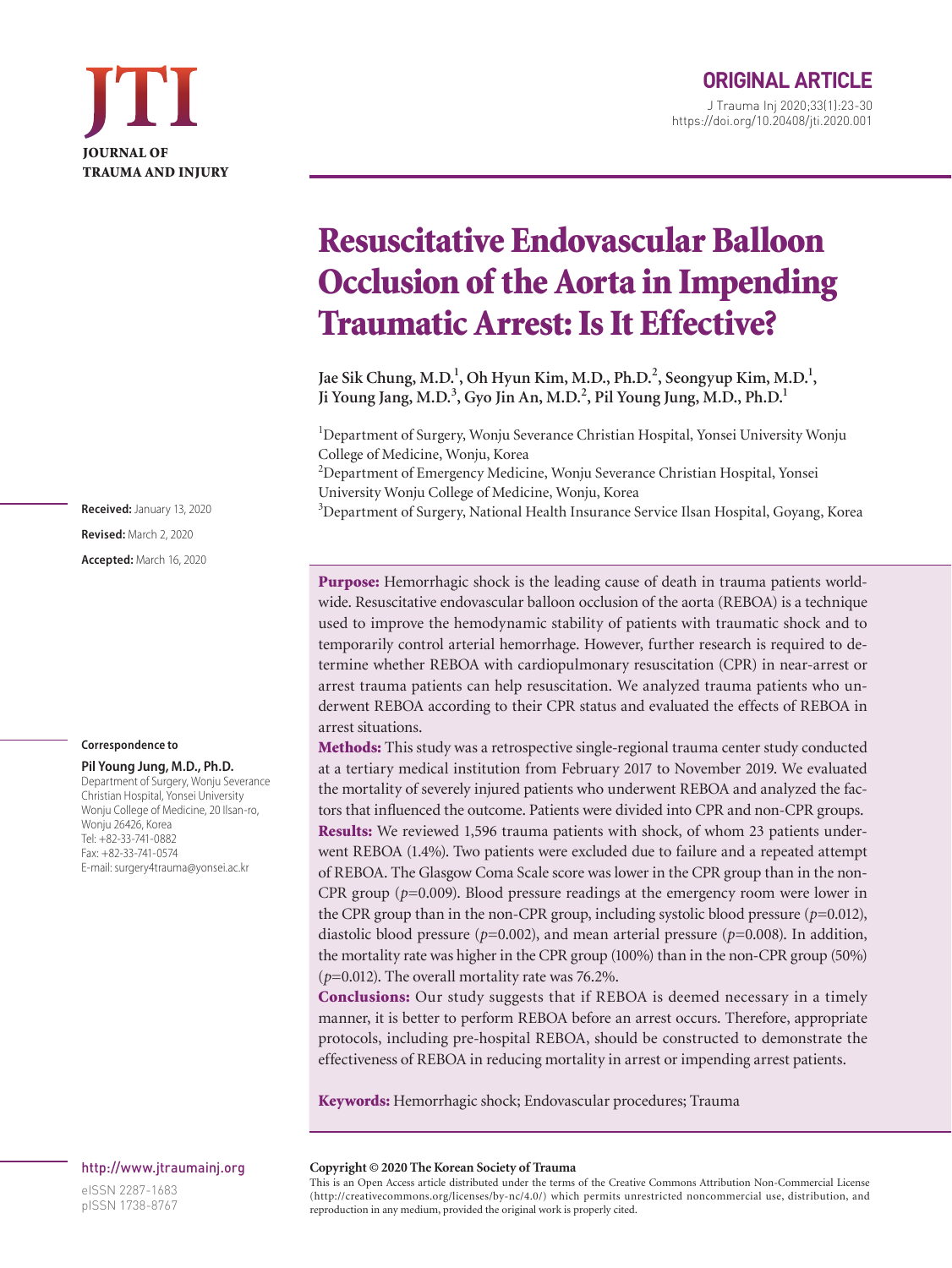### **INTRODUCTION**

Hemorrhagic shock is the leading cause of potentially preventable death in trauma patients worldwide [1,2]. Resuscitative endovascular balloon occlusion of the aorta (REBOA) is a technique for improving the hemodynamic stability of patients with traumatic shock, maintaining brain and coronary artery perfusion, and temporarily controlling arterial hemorrhage [3,4], This procedure can also be used as an alternative to resuscitative thoracotomy [5]. A recent report discussed the use of REBOA in trauma patients and concluded that REBOA is a technically feasible method of rapid aortic occlusion for the resuscitation of patients experiencing hemorrhagic shock due to abdominal or pelvic bleeding [6,7].

REBOA is extremely time-dependent and has limited indications due to complications such as distal ischemia and mortality. Nonetheless, in the event of traumatic hemorrhagic shock, the appropriate application of RE-BOA can play an important role in proceeding to the next stage of treatment [8].

However, REBOA is not yet included in the standard care of most hospitals, as no clear mortality benefits have yet been shown. Further research is required to determine whether REBOA with cardiopulmonary resuscitation (CPR) in a near-arrest or arrest situation can help with resuscitation in trauma patients [9,10].

Therefore, in this study, we analyzed trauma patients who underwent REBOA according to their CPR status and analyzed the effects of REBOA in arrest situations. We hypothesized that there would be a difference in the need for REBOA depending on the urgency of trauma patients.

## **METHODS**

This retrospective study was conducted from February 2017 to November 2019 at a single regional trauma center belonging to a tertiary medical institution in the Republic of Korea. Our study was approved by the Institutional Review Board (CR319152).

#### **Population**

We used the registry of Yonsei University Wonju Severance Christian Hospital to examine data on trauma patients during the study period with Abbreviated Injury Scale (AIS) codes 4 and 5 who underwent REBOA. The patients were divided into two groups (CPR and non-CPR) for a comparative analysis. The CPR group comprised patients with arrest related to trauma who received CPR, while the non-CPR group included their counterparts who did not receive CPR. Demographic data, Glasgow Coma Scale (GCS), the Injury Severity Score, systolic blood pressure (SBP), diastolic blood pressure (DBP), mean arterial pressure (MAP), mechanism of injury, time to REBOA from injury and emergency room (ER) arrival, duration of REBOA, type of occlusion, diameter (Fr) of the catheter used, zone of REBOA, subsequent procedures, time to the subsequent procedure from REBOA ballooning, complications, and mortality were obtained from the electronic medical records of the study patients. The GCS scores at the time of the ER visit were measured, and blood pressure (BP) was recorded at the point when the trauma surgeon decided to perform REBOA. The mechanisms of injury were classified as car traffic accidents (TA), motorcycle TA, pedestrian TA, falls, and crushing injuries. The subsequent procedures that patients underwent were classified as CPR, surgery, and angioembolization. In all cases in the CPR group, CPR was performed pre-hospital or within 10 minutes of arrival at the hospital.

#### **REBOA**

All cases collected were in-hospital cases. REBOA was performed based on the judgment of the trauma surgeon on duty when brain injury and chest injury were unclear upon the primary assessment and the patient's BP was low (SBP ≤80 mmHg, MAP ≤60 mmHg). We used Reliant 12-Fr and Rescue 7-Fr catheters, in all cases, the access site was the femoral artery. The REBOA zone was confirmed via X-ray and total or partial occlusion was performed depending on the patient's condition. The duration of REBOA was measured from the first balloon inflation to the final deflation.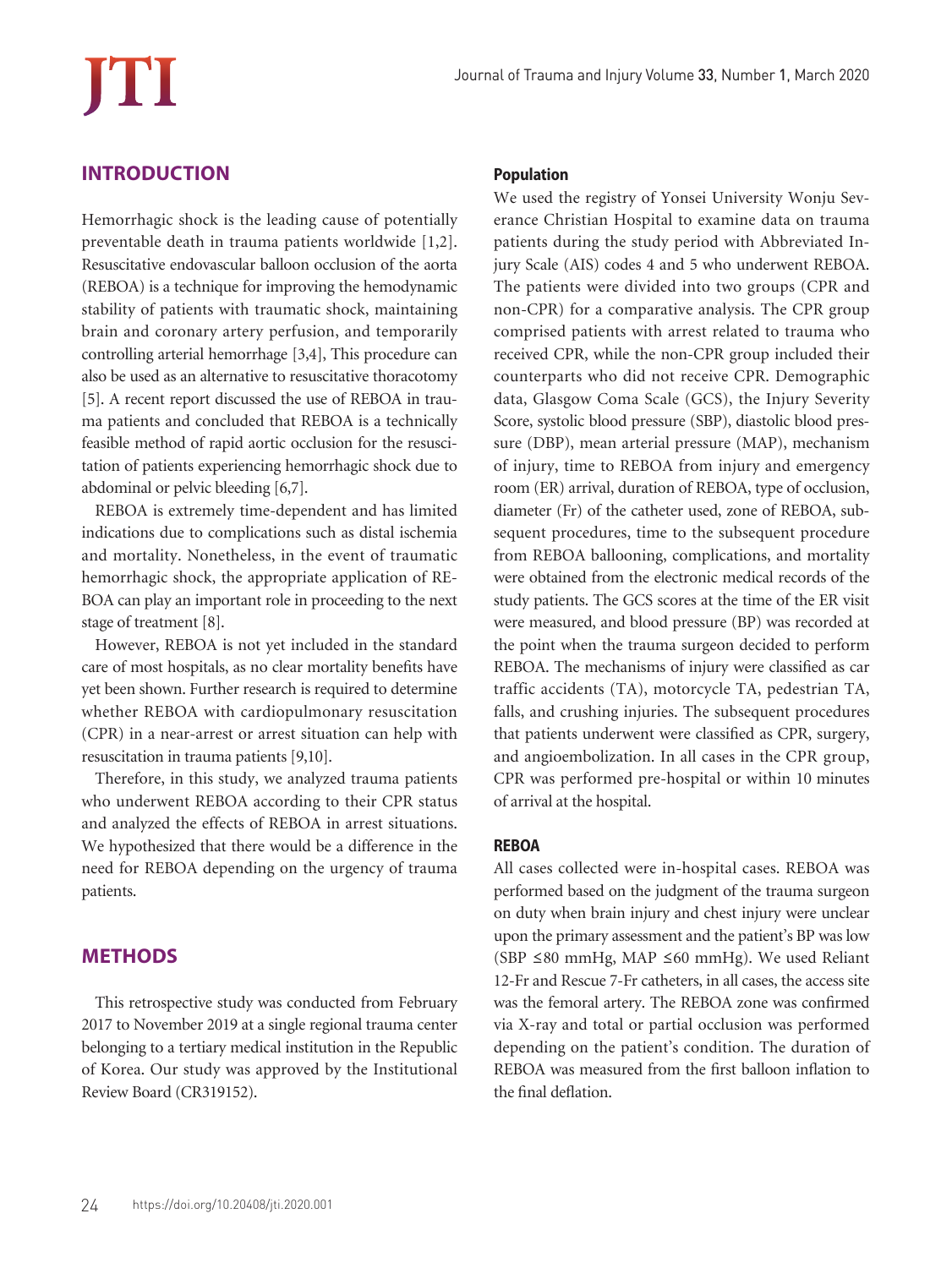#### **Statistical analysis**

For the comparison of trauma patients who underwent REBOA with or without CPR, the Student *t*-test was used for continuous variables, based on normal distribution, which was confirmed using the Shapiro-Wilk test, and the Fisher exact test was used to compare categorical variables. Analyses were performed using SPSS version 25 (IBM Corp., Armonk, NY, USA).

#### **RESULTS**

#### **Patient selection and characteristics**

In total, 1,596 trauma patients with AIS 4 and 5 coding with shock were assessed, of whom 23 underwent REBOA (1.4%). Two patients were excluded due to failure and a repeated attempt of REBOA. The patient flowchart is summarized in Fig. 1.

Twenty-one patients were eligible for this study. In the CPR group, eight patients were already receiving CPR at the time of ER arrival; six of them had experienced return of spontaneous circulation (ROSC) and immediately underwent REBOA. Three patients were in-hospital CPR cases after ER arrival. The reason for CPR was hemorrhagic shock in all cases. The GCS scores were significantly lower in the CPR group than in the non-CPR group (*p*=0.009). The BP readings at ER arrival were lower in the CPR group, including SBP (*p*=0.012), DBP (*p*=0.002),

and MAP (*p*=0.008). The rate of subsequent CPR was higher in the CPR group (45.5%) and the rate of surgery was significantly higher in the non-CPR group (90%)  $(p=0.035)$ . In addition, the mortality rate was 100% in the CPR group, but was lower in the non-CPR group  $(50\%)$  ( $p=0.012$ ). The overall patient mortality rate was 76.2%. All participants were blunt trauma patients, and those in the CPR group tended to have a shorter time to REBOA from injury and from ER arrival, but not to a statistically significant extent. The time from REBOA to the subsequent procedure for hemostasis was from 0 to 40 minutes. In the case where the delay was 0 minute, the patient received REBOA during CPR, but CPR continued without ROSC. The other variables analyzed did not show significant between-group differences (Table 1).

#### **The reasons for REBOA and complications**

The most common reason for REBOA was intra-abdominal organ injury (n=10, 48%), followed by pelvic bone fracture ( $n=7$ , 33%), combined injury ( $n=3$ , 14%), and lower extremity injury  $(n=1, 5\%)$  (Fig. 2). In the patients with intra-abdominal organ injury, the most commonly injured organ was the liver, followed by the inferior vena cava, mesentery, kidney, and unknown organs. All cases of combined injuries involved a pelvic bone fracture with intra-abdominal organ injury (Table 2).

Ischemic complications occurred in two patients, one with lower limb ischemia and one with bowel ischemia,



**Fig. 1.** Flowchart of the study. REBOA: resuscitative endovascular balloon occlusion of the aorta, CPR: cardiopul-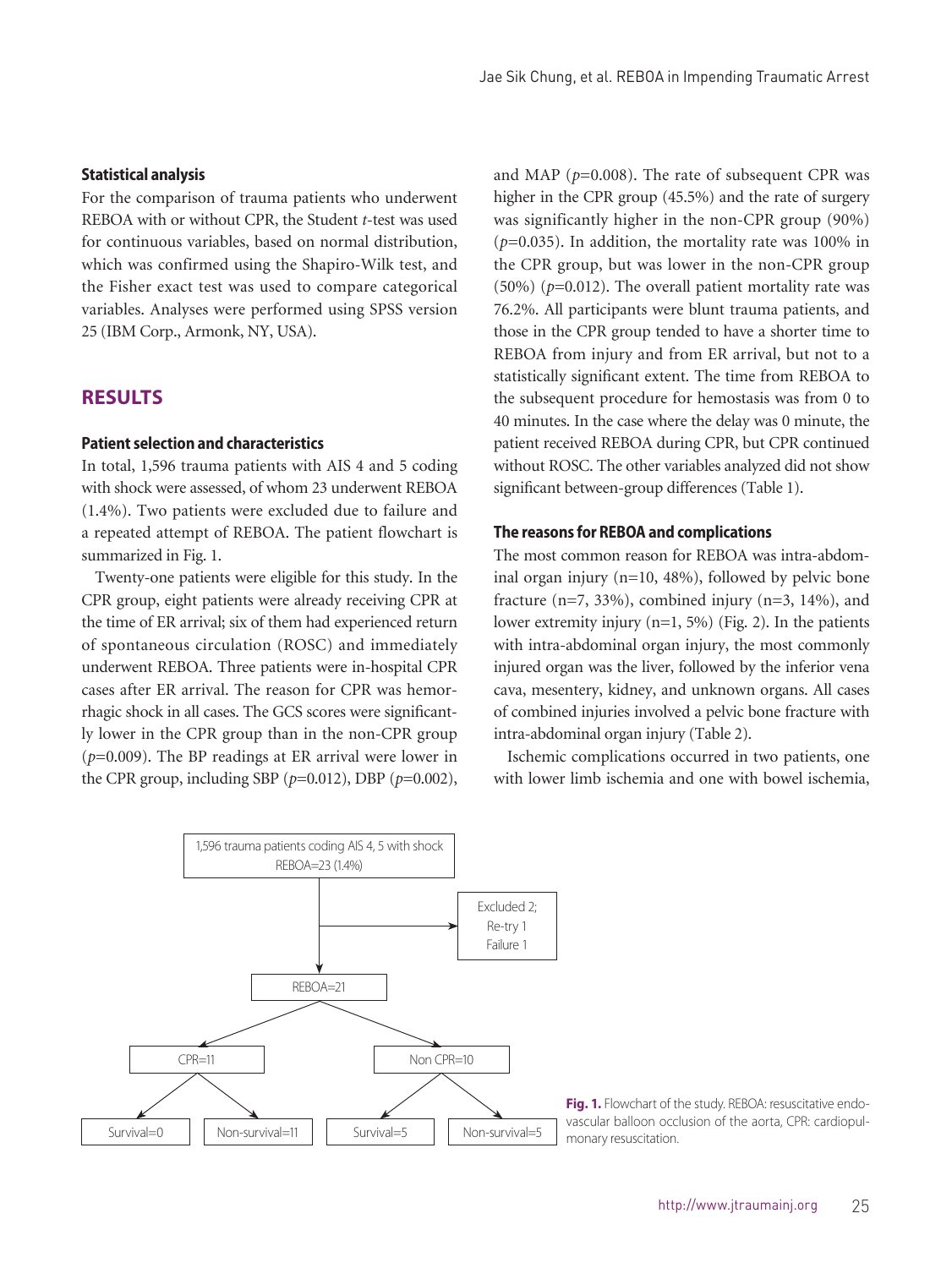#### **Table 1.** Characteristics of trauma patients according to CPR status

|                                         | Total $(n=21)$  | $CPR(n=11)$     | Non-CPR (n=10)  | $p$ -value |
|-----------------------------------------|-----------------|-----------------|-----------------|------------|
| Gender                                  |                 |                 |                 | 0.670      |
| Male                                    | 10(47.6)        | 6(54.5)         | 4(40.0)         |            |
| Female                                  | 11(52.4)        | 5(45.5)         | 6(60.0)         |            |
| Age                                     | 51.65±18.67     | 55.09±17.64     | 48.20±19.73     | 0.409      |
| GCS                                     | $6.38 \pm 3.74$ | $3.55 \pm 1.80$ | $9.20 \pm 5.37$ | 0.009      |
| <b>ISS</b>                              | 29.73±13.44     | 25.45±9.74      | 34.00±20.52     | 0.251      |
| SBP (mmHg)                              | 58.92±12.36     | 39.73±28.36     | 66.10±8.63      | 0.012      |
| DBP (mmHg)                              | 23.42±13.82     | $9.64 \pm 6.84$ | 37.20±19.05     | 0.002      |
| MAP (mmHq)                              | 35.09±14.39     | 25.27±18.21     | 44.90±10.56     | 0.008      |
| Mechanism of injury                     |                 |                 |                 | 1.000      |
| In-car TA                               | 6(28.6)         | 3(27.3)         | 3(30.0)         |            |
| Fall                                    | 5(23.8)         | 2(18.2)         | 3(30.0)         |            |
| Motorcycle TA                           | 3(14.3)         | 2(18.2)         | 1(10.0)         |            |
| Pedestrian TA                           | 6(28.6)         | 3(27.3)         | 3(30.0)         |            |
| Crushing injury                         | 1(4.8)          | 1(9.1)          | 0(0.0)          |            |
| Injury to REBOA (minutes)               | 188.50±85.26    | 145.00±70.85    | 232.00±139.66   | 0.083      |
| ER to REBOA (minutes)                   | 48.54±37.88     | 19.27±10.25     | 77.80±45.50     | 0.059      |
| REBOA to subsequent procedure (minutes) | 16.66±12.15     | 15.82±13.14     | 17.50±11.15     | 0.757      |
| Duration (minutes)                      | 177.40±63.02    | 245.91±57.38    | 108.90±68.65    | 0.384      |
| Caliber of catheter                     |                 |                 |                 | 0.837      |
| Reliant 12 Fr                           | 9(42.86)        | 6(54.5)         | 3(30.0)         |            |
| Rescue 7 Fr                             | 12 (57.14)      | 5(45.5)         | 7(70.0)         |            |
| Type of occlusion                       |                 |                 |                 | 0.387      |
| Total                                   | 13 (61.9)       | 8(72.7)         | 5(50.0)         |            |
| Partial                                 | 8(38.1)         | 3(27.3)         | 5(50.0)         |            |
| Zone of REBOA                           |                 |                 |                 | 1.000      |
| $\overline{\phantom{a}}$                | 10(47.6)        | 5(45.5)         | 5(50.0)         |            |
| $\begin{array}{c} \hline \end{array}$   | 2(9.5)          | 1(9.1)          | 1(10.0)         |            |
| $\mathbb{I}$                            | 9(42.9)         | 5(45.5)         | 4(40.0)         |            |
| Following procedure                     |                 |                 |                 | 0.035      |
| Ongoing CPR                             | 5(23.8)         | 5(45.5)         | 0(0.0)          |            |
| Operation                               | 14 (66.7)       | 5(45.5)         | 9(90.0)         |            |
| Angioembolization                       | 2(9.5)          | 1(9.1)          | 1(10.0)         |            |
| Complication                            |                 |                 |                 | 0.214      |
| Yes                                     | 2(9.52)         | 2(18.2)         | 0(0.0)          |            |
| No                                      | 19 (90.48)      | 9(81.8)         | 10 (100.0)      |            |
| In-hospital mortality                   |                 |                 |                 | 0.012      |
| Yes                                     | 16(76.2)        | 11 (100.0)      | 5(50.0)         |            |
| $\rm No$                                | 5(23.8)         | 0(0.0)          | 5(50.0)         |            |

Values are presented as mean±standard deviation or number (%).

GCS: Glasgow Coma Scale, ISS: Injury Severity Score, SBP: systolic blood pressure, DBP: diastolic blood pressure, MAP: mean arterial pressure, TA: traffic accident, REBOA: resuscitative endovascular balloon occlusion of the aorta, ER: emergency room, CPR: cardiopulmonary resuscitation.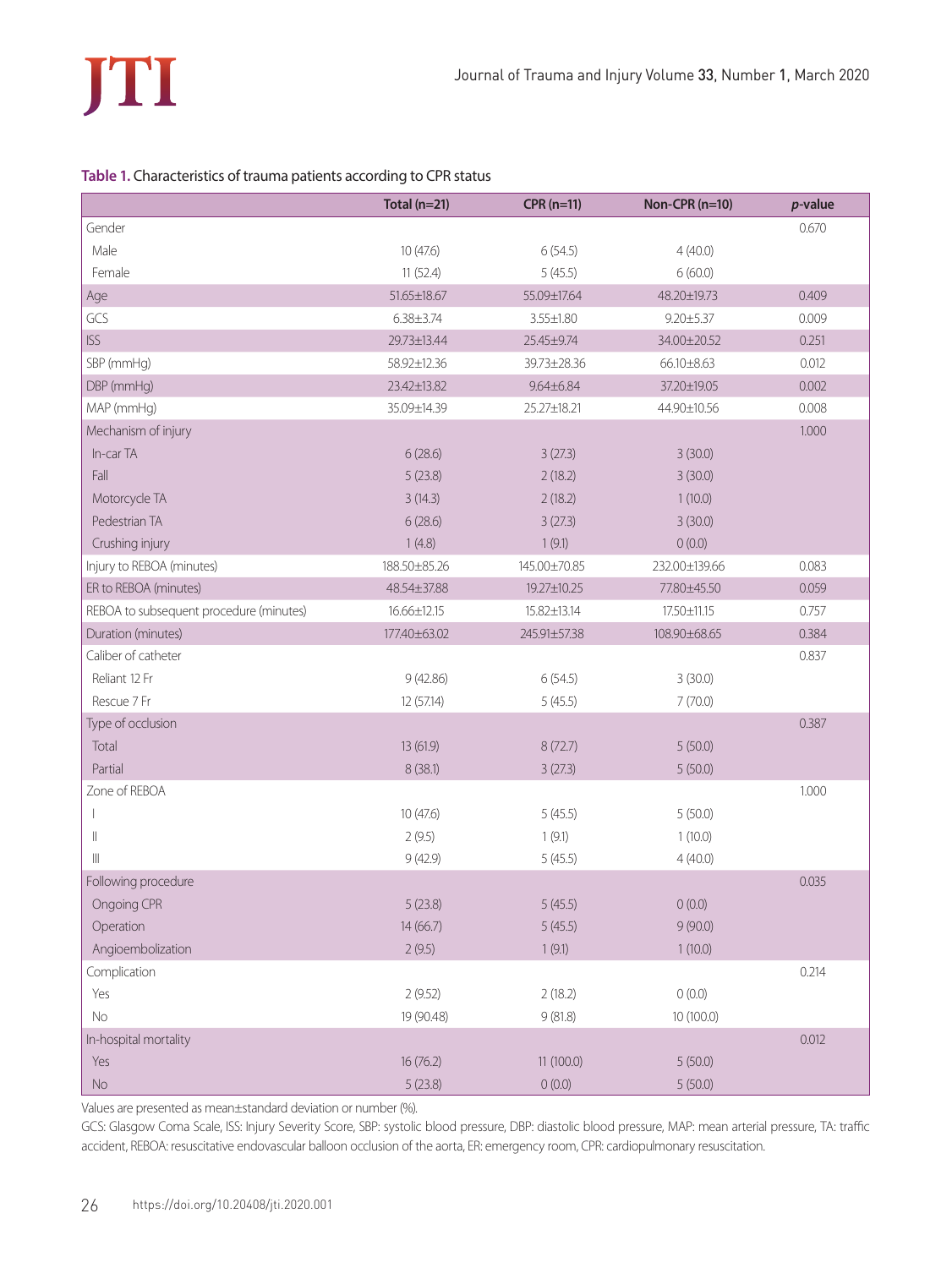both of whom died. In the patient with lower limb ischemia, the REBOA zone was III, and partial occlusion was performed with a Reliant 12-Fr catheter. In the bowel ischemia patient, the REBOA zone was I, partial occlusion was performed, and a Rescue 7-Fr catheter was used. The



**Fig. 2.** Reasons for REBOA. REBOA: resuscitative endovascular balloon occlusion of the aorta.

|  | <b>Table 2.</b> Reasons for REBOA |  |
|--|-----------------------------------|--|
|--|-----------------------------------|--|

| <b>Reasons for REBOA</b> | <b>Number</b>  |
|--------------------------|----------------|
| Intra-abdominal injury   |                |
| I iver                   | 4              |
| <b>IVC</b>               | $\mathfrak{D}$ |
| Mesentery                | $\mathfrak{D}$ |
| Kidney                   |                |
| Unknown                  |                |
| Pelvic bone fracture     | 7              |
| Lower extremity injury   |                |
| Combined injury          | 3              |
| Total                    | 21             |

REBOA: resuscitative endovascular balloon occlusion of the aorta, IVC: inferior vena cava.

duration of REBOA was 350 and 320 minutes for the limb ischemia and bowel ischemia patients, respectively (Table 3).

#### **DISCUSSION**

In our study, the variables that showed significant differences between the CPR group and non-CPR group in trauma patients who underwent REBOA were GCS score, initial BP, the subsequent procedure, and mortality. The most common reason for REBOA was intra-abdominal organ injury.

In this study, two cases of REBOA were excluded, one because of failure and the other because REBOA was re-attempted. In the case of failure, hemorrhagic shock due to traumatic aortic rupture was suspected and emergency surgery was performed immediately after arrival at the hospital. At the same time as the operation, intraoperative REBOA was performed for bleeding control, but the catheter was not maintained because continuous CPR was performed for resuscitation, and the occlusion failed. The case of re-attempted REBOA was a patient with hemorrhagic shock due to a pelvic bone fracture. Pre-peritoneal pelvic packing (PPP) was performed immediately after REBOA. The patient had stable BP, REBOA was removed, the patient was transferred to the intensive care unit (ICU), and a secondary elective operation was planned. However, on the first day in the ICU, the patient showed signs of shock again. The patient underwent reinsertion of RE-BOA, and a secondary emergency operation for bleeding control was performed; nonetheless, resuscitation failed, and the patient died.

The GCS score has a clear association with prognosis in trauma patients, and can clearly document and provide characteristics of the patient's clinical status [11]. In fact, many researchers consider the GCS to be an essential tool in characterizing changes in a patient's condition and in

#### **Table 3.** Two complications after REBOA

| <b>Complication</b>   | Zone of REBOA | Catheter | Type of occlusion | Duration (minutes) |
|-----------------------|---------------|----------|-------------------|--------------------|
| l Lower limb ischemia |               |          | Partial           | 350                |
| Bowel ischemia        |               |          | Partial           | 320                |

REBOA: resuscitative endovascular balloon occlusion of the aorta.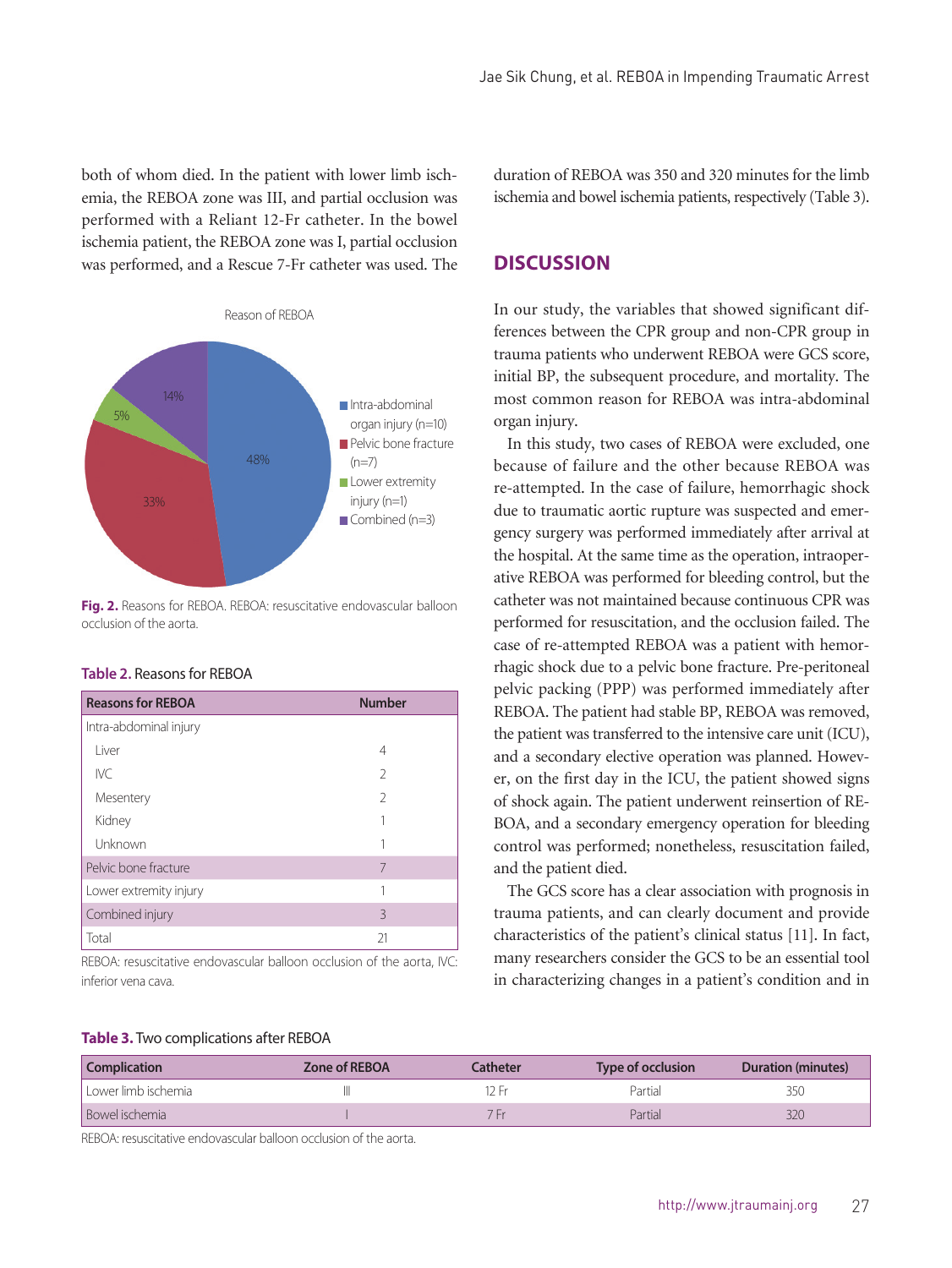# **TTI**

deciding upon the treatment strategy, especially in patients with acute head injuries [12]. Even in the absence of head trauma, in emergency situations such as massive hemorrhage, obtaining the GCS score rapidly and accurately during the primary assessment will assist in making rapid treatment decisions, such as REBOA. In other words, the GCS provides meaningful assistance in determining the severity of trauma patients, making regular evaluation of the GCS necessary.

In this study, a significant difference was found in initial BP between the two groups. This was considered to be a natural result, as CPR is performed in cases of arrest or impending arrest. In the CPR group, six patients (54.5%) underwent an additional procedure after ROSC and five patients received ongoing CPR; however, all were cases of mortality. Therefore, we report that performing REBOA in cases of arrest or impending arrest in trauma patients had no significant effect on mortality reduction. However, a point to consider is that all REBOA cases in our study were in-hospital cases. Other research has shown that successful REBOA performed pre-hospital in a traumatic arrest situation improves survival and many studies have demonstrated that pre-hospital or early REBOA is a feasible resuscitation strategy [13-15]. If early REBOA can be achieved in cases of impending arrest, this may help to improve mortality outcomes, and early REBOA should therefore be attempted on a regular basis.

According to academic societies specializing in trauma, aortic cross-clamping and PPP are the traditional approaches used to control hemorrhage during resuscitation, and are the most important methods for the temporary stabilization of severely injured trauma patients. Both methods have been widely established during the past decades. However, intra-aortic balloon occlusion, the predecessor of REBOA, was first reported by Hughes during the Korean War in 1954 and has since been widely applied in situations such as arrest, sub-diaphragmatic hemorrhage, combat casualties, and pre-hospital management [16]. In fact, according to previous studies, the mortality rate of severely injured patients who received REBOA was 47.1– 90.4%, which was significantly lower than those treated using other techniques, such as thoracotomy [3,4,17- 20]. Our study did not compare a REBOA group with a non-REBOA group, but reported a total mortality rate of 76.2%, which is not meaningfully different from the rates reported in previous studies.

In our study, there were two cases of ischemic complications, which may have been caused by catheter type, delayed occlusion time, and/or other variables. According to Teeter et al. [21] and Matsumura et al. [22], a 7-Fr introducer device for REBOA may be a safe and effective alternative to large-bore sheaths and may remain in place during the post-procedure resuscitative phase without sequelae. That is, a smaller introducer sheath for REBOA should be considered as a catheter option. With regard to the occlusion time of REBOA, although Avaro et al. [23] suggested that 40 minutes may be an optimal time, Qasim et al. [24] performed balloon occlusion for longer periods without significant procedure-related complications. Therefore, the occlusion time of REBOA does not have a clear textbook definition and should be applied appropriately depending on the situation.

There are several limitations of this study. Firstly, this study had the potential for selection bias as it was limited by several factors inherent to retrospective analyses and no randomization was performed. Therefore, a randomized prospective trial for REBOA may be more helpful to confirm the validity of the study. Secondly, the number of patients who underwent REBOA in our study was small. It is therefore difficult to generalize the results of this study. Thirdly, evaluating the GCS, or the patient's state of consciousness, is helpful in choosing whether to perform REBOA, but it would be preferable to identify injuries through appropriate studies in order to determine the causal relationships more clearly. However, most of the patients included in this study had experienced severe trauma, and therefore did not undergo a full diagnostic work-up during the initial resuscitation. Due to these limitations, additional multi-center prospective studies are required. However, despite these limitations, this study could serve as a spark for further research by Korean trauma surgeons and may help the use of REBOA to be considered in a more positive light.

#### **CONCLUSION**

REBOA was found to be associated with improved sur-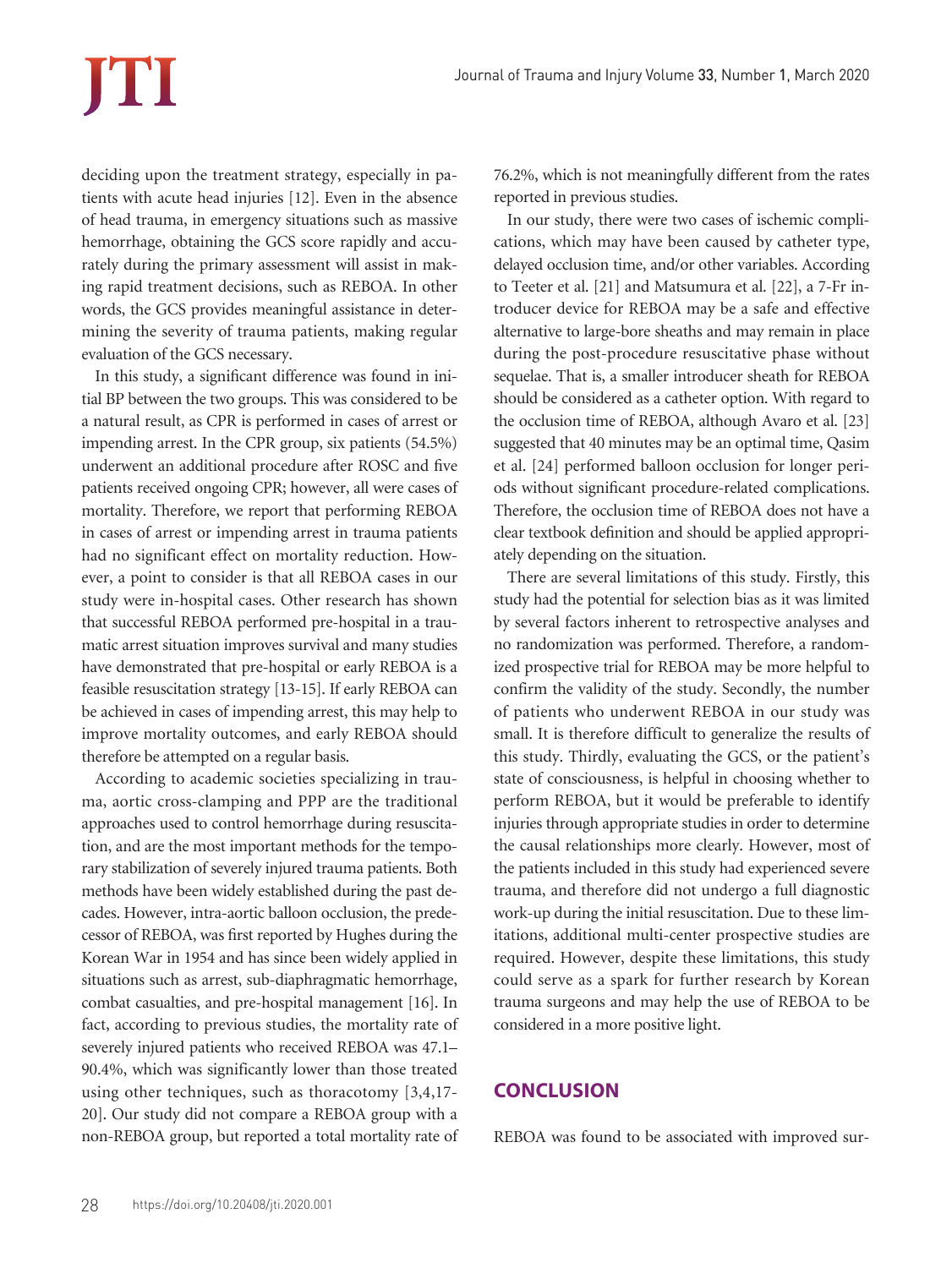vival in severely injured trauma patients, but it may be inadequate or have little effect on mortality in arrest situations. In other words, our study suggests that if REBOA is deemed necessary in a timely manner, it should be performed before an arrest occurs. Therefore, appropriate protocols, including pre-hospital REBOA, should be constructed to demonstrate the effectiveness of REBOA in reducing mortality in arrest or impending arrest patients.

#### **ACKNOWLEDGEMENTS**

We would like to thank Editage (www.editage.co.kr) for English language editing.

#### **REFERENCES**

- 1. Tien HC, Spencer F, Tremblay LN, Rizoli SB, Brenneman FD. Preventable deaths from hemorrhage at a level I Canadian trauma center. J Trauma 2007;62:142-6.
- 2. Sanddal TL, Esposito TJ, Whitney JR, Hartford D, Taillac PP, Mann NC, et al. Analysis of preventable trauma deaths and opportunities for trauma care improvement in utah. J Trauma 2011;70:970-7.
- 3. Brenner M, Inaba K, Aiolfi A, DuBose J, Fabian T, Bee T, et al. Resuscitative Endovascular balloon occlusion of the aorta and resuscitative thoracotomy in select patients with hemorrhagic shock: early results from the American Association for the Surgery of Trauma's Aortic Occlusion in resuscitation for trauma and acute care surgery registry. J Am Coll Surg 2018;226:730-40.
- 4. Darrabie MD, Croft CA, Brakenridge SC, Mohr AM, Rosenthal MA, Mercier NR, et al. Resuscitative endovascular balloon occlusion of the aorta: implementation and preliminary results at an academic level I trauma center. J Am Coll Surg 2018;227:127- 33.
- 5. Moore LJ, Brenner M, Kozar RA, Pasley J, Wade CE, Baraniuk MS, et al. Implementation of resuscitative endovascular balloon occlusion of the aorta as an alternative to resuscitative thoracotomy for noncompressible truncal hemorrhage. J Trauma Acute Care Surg 2015;79:523-30; discussion 530-2.
- 6. Brenner ML, Moore LJ, DuBose JJ, Tyson GH, McNutt MK, Albarado RP, et al. A clinical series of resuscitative endovascular balloon occlusion of the aorta for hemorrhage control and re-

suscitation. J Trauma Acute Care Surg 2013;75:506-11.

- 7. Martinelli T, Thony F, Decléty P, Sengel C, Broux C, Tonetti J, et al. Intra-aortic balloon occlusion to salvage patients with life-threatening hemorrhagic shocks from pelvic fractures. J Trauma 2010;68:942-8.
- 8. Morrison JJ, Galgon RE, Jansen JO, Cannon JW, Rasmussen TE, Eliason JL. A systematic review of the use of resuscitative endovascular balloon occlusion of the aorta in the management of hemorrhagic shock. J Trauma Acute Care Surg 2016;80:324-34.
- 9. Tiba MH, McCracken BM, Cummings BC, Colmenero CI, Rygalski CJ, Hsu CH, et al. Use of resuscitative balloon occlusion of the aorta in a swine model of prolonged cardiac arrest. Resuscitation 2019;140:106-12.
- 10. Özkurtul O, Staab H, Osterhoff G, Ondruschka B, Höch A, Josten C, et al. Technical limitations of REBOA in a patient with exsanguinating pelvic crush trauma: a case report. Patient Saf Surg 2019;13:25.
- 11. Mattei TA, Teasdale GM. The story of the development and adoption of the Glasgow Coma Scale: part I, the early years. World Neurosurg 2019;134:311-22.
- 12. Teasdale G, Maas A, Lecky F, Manley G, Stocchetti N, Murray G. The Glasgow Coma Scale at 40 years: standing the test of time. Lancet Neurol 2014;13:844-54.
- 13. Lendrum R, Perkins Z, Chana M, Marsden M, Davenport R, Grier G, et al. Pre-hospital resuscitative endovascular balloon occlusion of the aorta (REBOA) for exsanguinating pelvic haemorrhage. Resuscitation 2019;135:6-13.
- 14. Matsumura Y, Matsumoto J, Kondo H, Idoguchi K, Ishida T, Okada Y, et al. Early arterial access for resuscitative endovascular balloon occlusion of the aorta is related to survival outcome in trauma. J Trauma Acute Care Surg 2018;85:507-11.
- 15. Henry R, Matsushima K, Henry RN, Wong V, Warriner Z, Strumwasser A, et al. Who would have benefited from the prehospital use of resuscitative endovascular balloon occlusion of the aorta (REBOA)? An autopsy study. J Am Coll Surg 2019;229:383-8.e1.
- 16. Hughes CW. Use of an intra-aortic balloon catheter tamponade for controlling intra-abdominal hemorrhage in man. Surgery 1954;36:65-8.
- 17. Abe T, Uchida M, Nagata I, Saitoh D, Tamiya N. Resuscitative endovascular balloon occlusion of the aorta versus aortic cross clamping among patients with critical trauma: a nationwide cohort study in Japan. Crit Care 2016;20:400.
- 18. Brenner M, Teeter W, Hoehn M, Pasley J, Hu P, Yang S, et al. Use